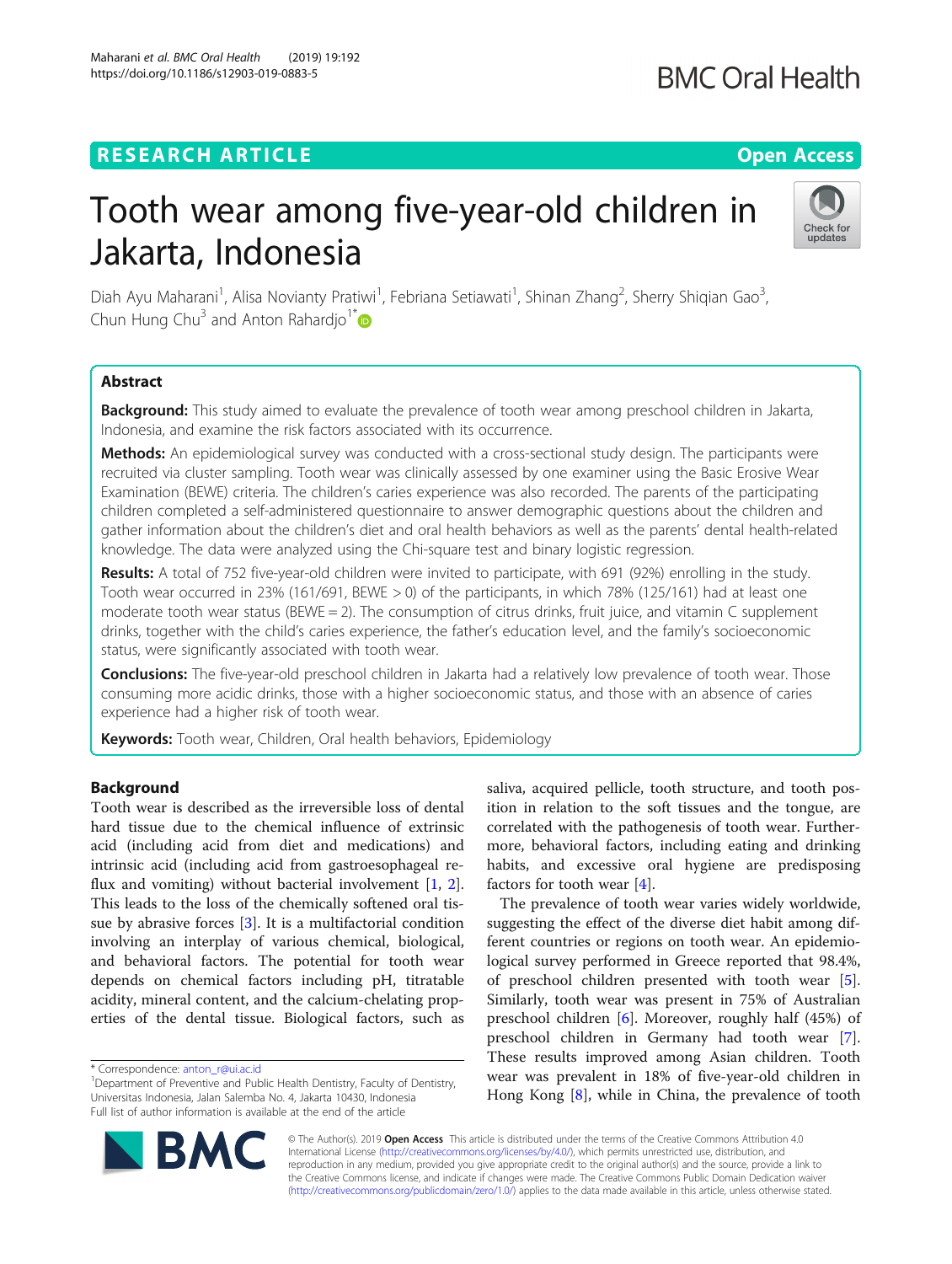wear was reported in 15% of children in Shanghai and only 6% in Guangxi and Hubei [[9,](#page-6-0) [10\]](#page-6-0). Although the prevalence of tooth wear was found to be relatively low in several Asian places compared to Western countries, limited information is available regarding the situation in Indonesia.

Primary tooth enamel is thinner and softer compared to that of permanent teeth, and morphological differences exist between primary and permanent teeth. Therefore, the process of tooth wear can be faster in primary teeth. Even short-term exposure to acids may lead to advanced lesions progressing to the dentine in primary teeth  $[2]$  $[2]$ . Tooth wear may lead to tooth sensitivity, altered occlusion, compromised aesthetics, and, in severe cases, pulp exposure [[1\]](#page-6-0). Moreover, the presence of early tooth wear damage to primary teeth can compromise dentition for the child's entire lifetime. Tooth wear in primary dentition is considered a predictor of the increased risk of tooth wear in permanent dentition [\[10\]](#page-6-0).

The dental treatment of tooth wear can be complex, expensive, and challenging; thus, early diagnosis is important. An epidemiological examination of young children with the tooth wear-induced loss of tooth structure should be performed to monitor the prevalence and severity, and preventive measures should be planned and provided as early as possible. The World Health Organization recommends the reporting of preschool children's oral health status starting at the age of five. However, data regarding the prevalence of tooth wear among five-year-old preschoolers in Indonesia are scarce. Therefore, the aims of the present study were to evaluate the prevalence of tooth wear in five-year-old preschoolers in Jakarta, Indonesia, and identify the risk factors for tooth wear in this patient population.

## Methods

This study was conducted in Jakarta, Indonesia, between January and May 2017. The reporting of the present study is in accordance with the Strengthening the Reporting of Observational Studies in Epidemiology (STROBE) statement [[11\]](#page-6-0).

## Sample size estimation and selection of children

No study has reported on the prevalence of tooth wear in deciduous teeth in Indonesia. The prevalence of tooth wear varies widely between countries. There is high heterogeneity between studies, which is influenced by methodological and diagnosis factors [[12\]](#page-6-0). For the purposes of this study, we estimated that tooth wear occurs in 20% of the population. The margin of error for the estimate was set at 3%. With a two-sided 95% confidence interval (CI), the required sample size was 683 children. With an estimated response rate of 90%, a total of 758 children aged 5 years were invited to join this study. A cluster sampling method was used to recruit the participants. Jakarta has six districts. The number of kindergartens chosen in each district was based on the proportion of the population living in the district. The government provided a list of kindergartens, which were randomly selected by personal computer for each district for inclusion in the study. All five-year-old children attending the selected kindergartens were invited to take part in the study. Written informed consent was provided by the parents of the participating children.

## Questionnaire survey

The parents or guardians of each child were asked to complete an onsite and self-administered questionnaire that was adapted from questions used in a previous study [\[13](#page-6-0)] (attached as Additional file [1](#page-6-0)). The questionnaire included demographic information (sex of the child, education level of the parents, and socioeconomic status of the family), information about the child's oral health–related behaviors (intake frequency of soft drinks, citrus drinks, fruit juice, and vitamin C supplement drinks, as well as usage of chewing gum, tooth-brushing practices, and history of dental visits), information about the presence of digestive disorders in the child, and information about the parents' dental knowledge. There were 21 multiple-choice questions regarding the causes and prevention of dental diseases in order to assess the parents' dental knowledge. Each correct answer was allotted one point, and no score was given for an incorrect or "I don't know" answer. Thus, the total dental knowledge score ranged from 0 to 21. Based on the total scores, the level of knowledge was then categorized into three groups using three equal intervals: low (0–7), moderate  $(8-14)$ , and high  $(15-21)$ .

## Clinical examination

A trained and calibrated dentist performed all the clinical examinations using a ball-end Community Periodontal Index probe and a disposable dental mirror attached to an intraoral light-emitting diode light. Duplicate examinations were conducted in 10% of the children at each school visit. A kappa statistic was used to test intra-examiner reproducibility. Tooth wear status was evaluated using the Basic Erosive Wear Examination (BEWE) criteria [[14\]](#page-6-0), which were used to examine the buccal, lingual, and occlusal/incisal surfaces of all primary teeth. The severity of tooth wear was recorded at 4 levels: 1) score of  $0 =$  no tooth wear; 2) score of  $1 =$ initial loss of surface texture; 3) score of  $2 =$  distinct defect with hard tissue loss of less than 50% of the surface area (often involving the dentin); and 4) score of 3 = hard tissue loss of greater than 50% of the surface area (often involving the dentin). The surface with the highest BEWE score in a sextant was recorded to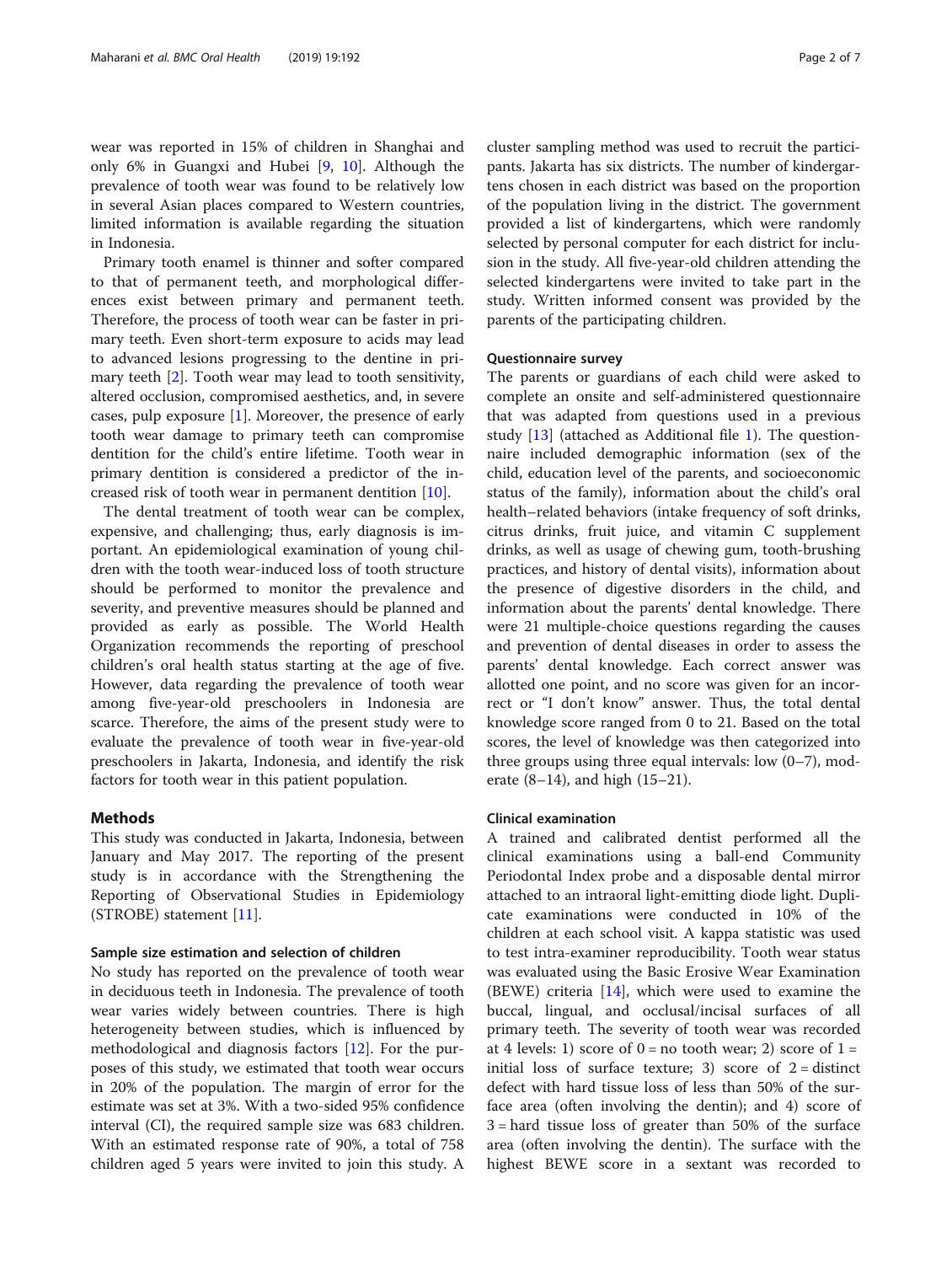represent the entire sextant. Because of its sensitivity and specificity, the BEWE does not affect the diagnosis of dental caries. In addition, after the BEWE examination was conducted, we used the Decayed, Missing, and Filled Teeth (DMF-T) index to evaluate the dental caries experience of the primary teeth, which was assessed according to the World Health Organization criteria [[15\]](#page-6-0).

#### Statistical analysis

Two investigators entered the data from the clinical examinations and questionnaires into an Excel spreadsheet. Data cleaning was performed before the analysis. A descriptive analysis was performed to establish the prevalence of tooth wear among the participants. The children were divided into two groups: those with tooth wear (BEWE score  $> 0$ ) and those without tooth wear (BEWE score  $= 0$ ). The relationships between the presence of tooth wear and all the independent variables (demographic information, the child's oral health–related behaviors, the presence of a digestive disorder in the child, and the parents' dental knowledge) were assessed using Chi-square analysis. Next, all the variables were evaluated using a logistic regression model to determine the risk factors for tooth wear in the participants. The variables that were not statistically significant were removed via backward stepwise regression. The final model only included statistically significant variables. The level of statistical significance for all the tests was set at 0.05.

## Results

Overall, 752 children from 33 kindergartens were invited to participate in the study; of these, 61 children were excluded because they did not provide a complete consent form or questionnaire or did not receive an oral examination due to uncooperative behavior. Accordingly, 691 children (370 boys and 321 girls) were included in the present study (a 91% response rate). Among the participants, 195 were in East Jakarta, 61 were in Central Jakarta, 157 were in West Jakarta, 147 were in South Jakarta, 113 were in North Jakarta, and 18 were in the Thousand Islands. The kappa value for the evaluation of tooth wear was 0.94. The prevalence of DMF-T was 82.5%, with a mean index of 7.20 (SD = 5.94).

## Tooth wear status

In total, 161 children (95 boys and 66 girls) were found to have at least one tooth wear lesion. In the present study, the prevalence of tooth wear was 23%, with a mean index of  $0.29$  (SD = 0.61). Among the children with tooth wear, the majority (78%) presented with a distinct defect consisting of hard tissue loss of less than 50% of the surface area (BEWE score = 2), while none of the children had severe tooth wear (BEWE score  $= 3$ )

(Table 1). The mandibular anterior sextant showed the highest prevalence of tooth wear (19%), with a statistically significant difference compared to other sextants. This was followed by the maxillary anterior sextant (6%) (Table [2](#page-3-0)). Tooth wear was not prevalent in the posterior teeth of the young children.

## Risk factors related to tooth wear

The results of the Chi-square test showed that the intake frequency of citrus drinks, fruit juice, and vitamin C supplement drinks, in addition to caries experience, were significantly related to the incidence of tooth wear (Table [3\)](#page-4-0). The results of the logistic regression analysis are provided in Table [4](#page-5-0). The final model obtained by backward stepwise binary regression was the same as that obtained from the forward stepwise procedure. The children with a higher intake frequency of citrus drinks (OR = 2.41,  $p < 0.001$ ), fruit juice (OR = 2.01,  $p = 0.001$ ), and vitamin C supplement drinks  $(OR = 2.21, p = 0.017)$ had a higher incidence of tooth wear. Moreover, the children from high socioeconomic backgrounds (OR = 1.66,  $p = 0.012$ ) or with fathers with a lower education level had a high risk of tooth wear. In addition, the children with caries experience had a lower incidence of tooth wear (OR = 0.52,  $p = 0.004$ ).

## **Discussion**

Approximately 600 million people live in Southeast Asia, which comprises 9% of the world's population. As the fourth most populated country in the world, Indonesia has the largest population in Southeast Asia [\[16](#page-6-0)]. Surprisingly, in spite of its large population, a search revealed that no epidemiological study has reported on the oral health status of five-year-old children in Indonesia [[17\]](#page-6-0). The present study is the first oral health survey of Indonesian preschool children to report on the tooth wear status of primary teeth.

Various diagnostic criteria are readily available for the evaluation of tooth wear, including the BEWE criteria [[14\]](#page-6-0), the Smith and Knight tooth wear index [\[18\]](#page-6-0), and the simplified scoring criteria for tooth wear index [\[19](#page-6-0)]. However, there is no consensus regarding a standardized instrument for use in epidemiological surveys. Introduced

Table 1 Prevalence and severity of tooth wear in 5-year-old children

|        | BFWF > 0<br>No.<br>No. |              | Highest BEWE Score<br>No. (prevalence) |         |           |   |
|--------|------------------------|--------------|----------------------------------------|---------|-----------|---|
|        |                        | (prevalence) | 0                                      |         | 2         | 3 |
| Sex    |                        |              |                                        |         |           |   |
| Male   | 370                    | 95 (26%)     | 275 (74%)                              | 20 (5%) | 75 (20%)  |   |
| Female | 321                    | 66 (21%)     | 255 (79%)                              | 16 (5%) | 50 (16%)  |   |
| Total  | 691                    | 161 (23%)    | 530 (77%)                              | 36 (5%) | 125 (18%) |   |
|        |                        |              |                                        |         |           |   |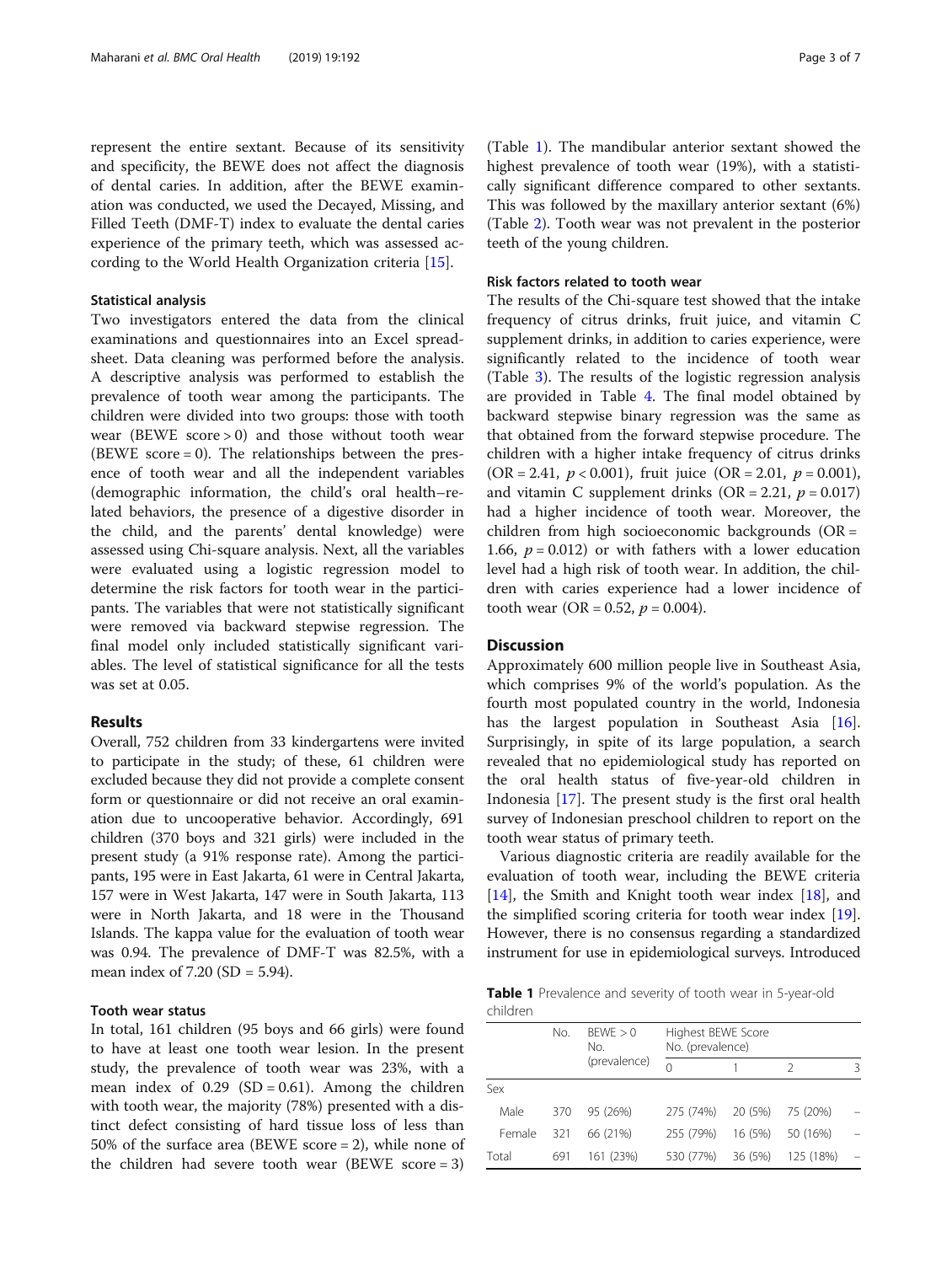| Sextant                     | BEWE Score No. (prevalence) |                |                            |                            |  |
|-----------------------------|-----------------------------|----------------|----------------------------|----------------------------|--|
|                             | 0<br>(no erosion)           | (initial loss) | (hard tissue loss $<$ 50%) | (hard tissue loss $>$ 50%) |  |
| Upper anterior teeth        | 648 (93.8%)                 | 11 (1.6%)      | 32 (4.6%)                  |                            |  |
| Upper right posterior teeth | 680 (98.4%)                 | $7(1.0\%)$     | $4(0.6\%)$                 |                            |  |
| Upper left posterior teeth  | 686 (99.3%)                 | $1(0.1\%)$     | $4(0.6\%)$                 |                            |  |
| Lower anterior teeth        | 559 (80.9%)                 | 27 (3.9%)      | 105 (15.2%)                |                            |  |
| Lower right posterior teeth | 667 (99.4%)                 | 2(0.3%)        | $2(0.3\%)$                 |                            |  |
| Lower left posterior teeth  | 685 (99.1%)                 | $2(0.3\%)$     | $4(0.6\%)$                 |                            |  |

<span id="page-3-0"></span>Table 2 Distribution of the severity of tooth wear in each sextant

in 2007, the BEWE index is used to identify tooth wear at the patient level, and this has been adopted in epidemiological surveys worldwide [[13,](#page-6-0) [17](#page-6-0)]. In the present study, we assessed tooth wear using the BEWE index because it is a validated and simple instrument that is less time-consuming, and more practical compared to other measures, especially when used in young children. In addition, the use of a widely adopted instrument allows our results to be compared with findings from other places, which increases the impact of the present study.

The survey results demonstrated a 23% prevalence of tooth wear in Jakarta preschool children, which was much lower than that of children from Western countries (98.4, 75, and 45.4% in Greece, Australia, and Germany, respectively [[5](#page-6-0)–[7\]](#page-6-0)). However, the prevalence was slightly higher than that of Chinese preschoolers, which was reported by previous studies to be 14.9, 5.7, and  $15.1\%$  [[8](#page-6-0)-[10](#page-6-0)]. The prevalence of tooth wear in the anterior teeth was higher than in the posterior teeth, which is consistent with results from other studies [[8](#page-6-0), [20\]](#page-6-0). This may be because early eruption, together with the location of the anterior teeth, can result in a longer contact time between acidic drinks and the anterior teeth when compared with the posterior teeth.

In the studied population, the higher intake frequency of citrus drinks, fruit juice, and vitamin C supplement drinks was related to a higher likelihood of tooth wear, which is consistent with previous reports [\[21](#page-6-0), [22\]](#page-6-0) suggesting a dose–response relationship between the consumption of acidic drinks and tooth wear. One study reported that not only the intake frequency of acidic drinks but also the length of time taken to consume these drinks were risk factors for tooth wear [[23](#page-6-0)], as the increased contact time between acidic beverages and teeth can result in a pronounced and prolonged drop in the pH value of the oral cavity. Some studies suggested that tooth wear was associated with drinking methods, a finding that is considered to be related to the contact time [\[24](#page-6-0)]. The drinking method was not a risk factor for tooth wear in the present study. However, only one question applied to the methods used for drinking, which may not have provided sufficient information to assess the contact time between acidic drinks and teeth. Follow-up questions regarding the details of the children's drinking behaviors should be developed to collect more information.

This study identified a significant relationship between high socioeconomic status and the prevalence of tooth wear, in accordance with another study exhibiting similar results [\[20](#page-6-0)]. Although it has been debated whether families with a high socioeconomic status typically have healthier dietary habits, such habits increase their children's chances of consuming more acidic drinks, such as the citrus drinks and fruit juice that we identified as risk factors for tooth wear in this study. Furthermore, the different dietary habits of various countries and regions should also be carefully considered, as diet can influence the occurrence of tooth wear [[25\]](#page-6-0). Conversely, the children whose fathers had a lower education level had a higher risk of tooth wear. In Indonesia, the male is the dominant member of the family. Perhaps the fathers' lower education level may have led to unhealthy dietary habits in the children with tooth wear; however, this connection was not straightforward, and the results conflicted with those reported by other studies [\[8](#page-6-0), [20\]](#page-6-0). This cross-sectional study has limitations in that it may not be possible to find or verify causal relationships between various factors. It must be taken into consideration that tooth wear is a cumulative effect of multifactorial processes, which warrants the need for long-term future studies.

Some studies either did not identify a significant relationship between the incidence of tooth wear and dental caries [[26\]](#page-6-0) or found a simultaneous relationship  $[8]$  $[8]$ . In the present study, the children with dental caries had a lower risk of tooth wear. Our findings were similar to those of a previous study that observed an inverse relationship between the incidence of tooth wear and dental caries [[27](#page-6-0)]. However, previous findings from published data are equivocal, with some studies reporting a statistically significant association between tooth wear and dental caries  $[28, 29]$  $[28, 29]$  $[28, 29]$  $[28, 29]$  $[28, 29]$ , while others do not  $[30, 31]$  $[30, 31]$  $[30, 31]$  $[30, 31]$ . Since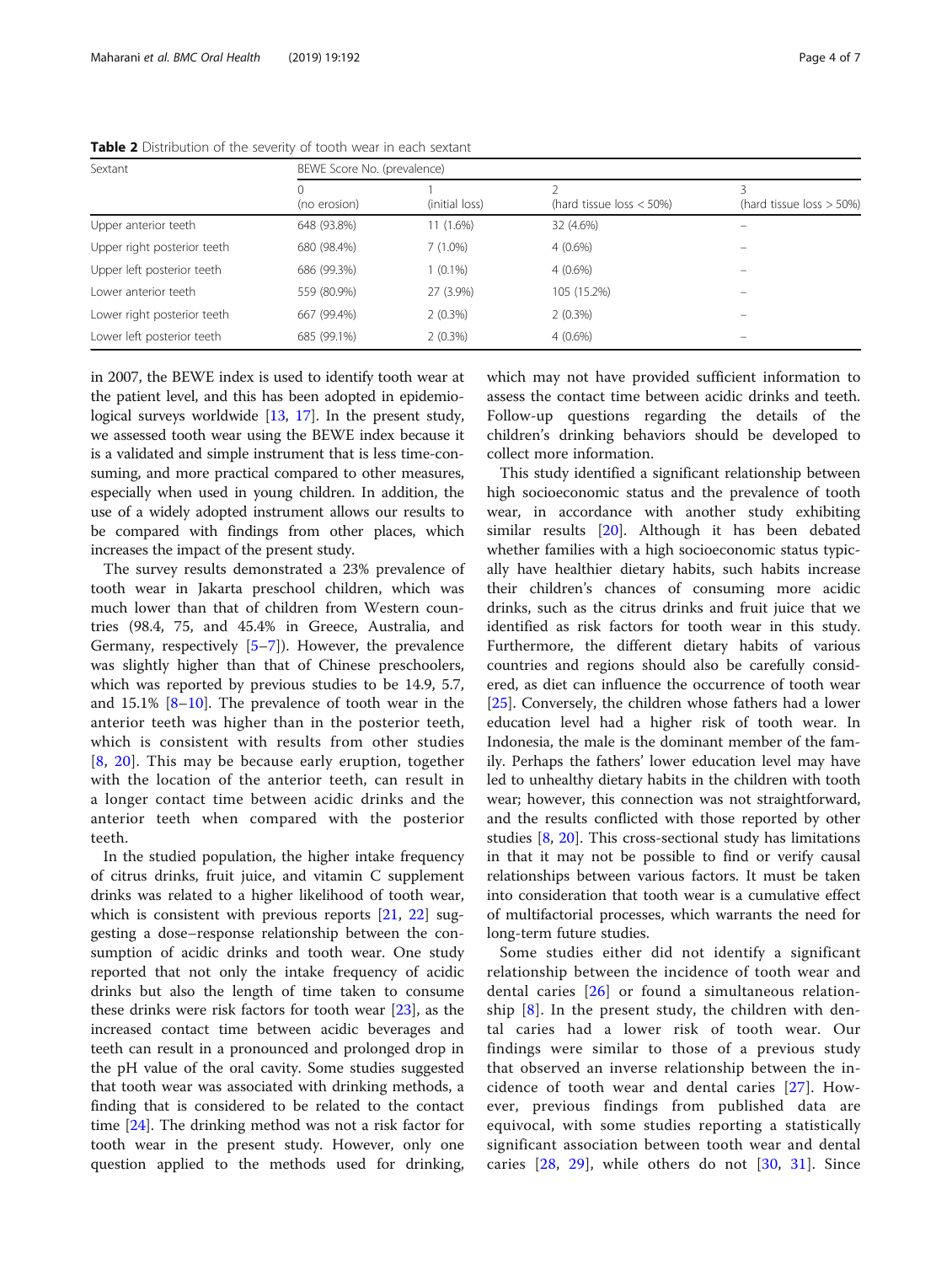# <span id="page-4-0"></span>Table 3 Tooth wear according to the studied variables

| Variables                                      | N   | BEWE > 0<br>No. (prevalence) | $p$ -value |
|------------------------------------------------|-----|------------------------------|------------|
| Children examined                              | 691 | 161 (23%)                    |            |
| Sex                                            |     |                              |            |
| Male                                           | 370 | 95 (26%)                     | 0.113      |
| Female                                         | 321 | 66 (21%)                     |            |
| Frequency of soft drink intake                 |     |                              |            |
| Less than once every 2 days                    | 679 | 156 (23%)                    | 0.129      |
| At least once every 2 days                     | 12  | 5 (42%)                      |            |
| Frequency of citrus drink intake               |     |                              |            |
| Less than once every 2 days                    | 590 | 119 (20%)                    | < 0.001    |
| At least once every 2 days                     | 101 | 42 (42%)                     |            |
| Frequency of fruit juice intake                |     |                              |            |
| Less than once every 2 days                    | 527 | 105 (20%)                    | < 0.001    |
| At least once every 2 days                     | 164 | 56 (34%)                     |            |
| Frequency of vitamin C supplement drink intake |     |                              |            |
| Less than once every 2 days                    | 641 | 138 (22%)                    | < 0.001    |
| At least once every 2 days                     | 50  | 23 (46%)                     |            |
| Frequency of chewing gum consumption           |     |                              |            |
| Less than once every 2 days                    | 34  | 12 (35%)                     | 0.090      |
| At least once every 2 days                     | 657 | 149 (23%)                    |            |
| Methodology used for drinking                  |     |                              |            |
| Drinking with straw and swallowing immediately | 582 | 131 (23%)                    | 0.524      |
| Drinking from glass and swallowing immediately | 98  | 27 (28%)                     |            |
| Swishing before swallowing                     | 11  | 3 (27%)                      |            |
| Frequency of daily toothbrushing               |     |                              |            |
| $\geq$ 2 times                                 | 549 | 126 (23%)                    | 0.670      |
| $\leq$ 1 time                                  | 142 | 35 (25%)                     |            |
| Socioeconomic status                           |     |                              |            |
| Low                                            | 348 | 72 (21%)                     | 0.102      |
| High                                           | 343 | 89 (26%)                     |            |
| Father's education level                       |     |                              |            |
| College or above                               | 407 | 82 (20%)                     | 0.064      |
| Secondary school                               | 244 | 68 (28%)                     |            |
| Primary school or below                        | 40  | 11 (28%)                     |            |
| Mother's education level                       |     |                              |            |
| College or above                               | 370 | 78 (21%)                     | 0.129      |
| Secondary school                               | 270 | 66 (24%)                     |            |
| Primary school or below                        | 51  | 17 (33%)                     |            |
| Parent's dental knowledge                      |     |                              |            |
| High                                           | 206 | 43 (21%)                     | 0.374      |
| Moderate                                       | 435 | 103 (24%)                    |            |
| Low                                            | 50  | 15 (30%)                     |            |
| Presence of digestive disorders                |     |                              |            |
| No                                             | 605 | 140 (23%)                    | 0.793      |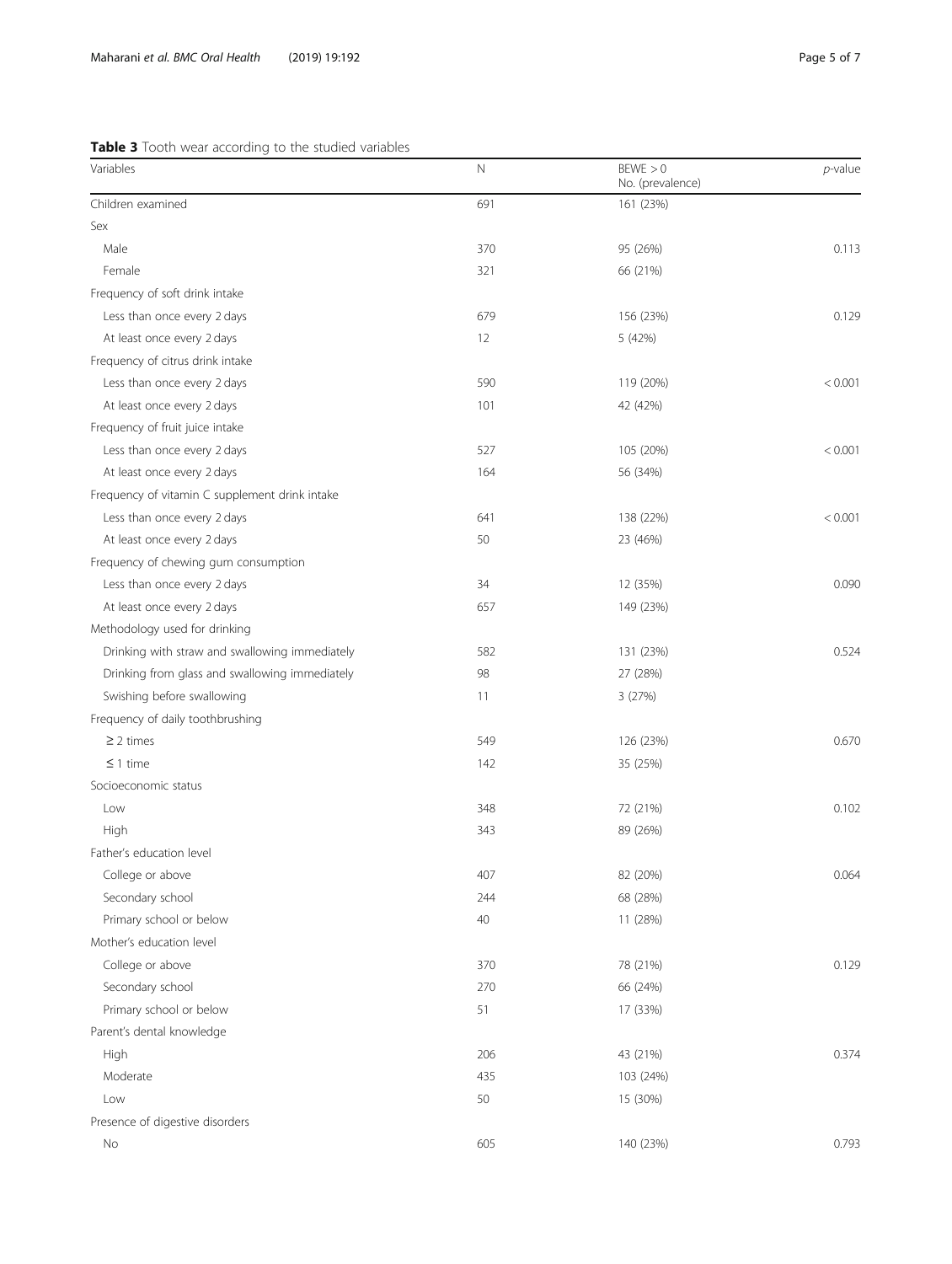<span id="page-5-0"></span>Table 3 Tooth wear according to the studied variables (Continued)

| Variables                              | Ν   | BEWE > 0<br>No. (prevalence) | $p$ -value |
|----------------------------------------|-----|------------------------------|------------|
| Yes                                    | 86  | 21 (24%)                     |            |
| Dental visit within the last 12 months |     |                              |            |
| Yes                                    | 221 | 48 (22%)                     | 0.500      |
| No                                     | 470 | 113 (24%)                    |            |
| Caries experience                      |     |                              |            |
| No                                     | 121 | 40 (33%)                     | 0.007      |
| Yes                                    | 570 | 121 (21%)                    |            |

the number of caries-free children was small in the present study, the results observed here should be interpreted with caution. More studies are, therefore, needed to clarify this association.

Our study has some limitations, which must be addressed. First, the study findings were restricted to children in Jakarta, random errors due to the cluster sampling may have occurred, and the results may not be generalized to all children in Indonesia. Future studies should be performed in other populations in Indonesia and also with different age groups, as conducted in other countries, to gain a better

Table 4 Logistic regression analyses of odds for tooth wear (BEWE > 0) among Indonesian children

| Variables                                        | OR.  | 95% CI        | p-value |
|--------------------------------------------------|------|---------------|---------|
| Frequency of citrus drink intake                 |      |               |         |
| Less than once every 2 days <sup>reference</sup> |      |               |         |
| At least once every 2 days                       | 2.41 | $1.48 - 3.93$ | < 0.001 |
| Frequency of fruit juice intake                  |      |               |         |
| Less than once every 2 days <sup>reference</sup> |      |               |         |
| At least once every 2 days                       | 2.01 | $1.34 - 3.03$ | 0.001   |
| Frequency of vitamin C supplement drink intake   |      |               |         |
| Less than once every 2 days <sup>reference</sup> |      |               |         |
| At least once every 2 days                       | 2.21 | $1.15 - 4.26$ | 0.017   |
| Father's education level                         |      |               |         |
| College or above <sup>reference</sup>            |      |               |         |
| Secondary school                                 | 1.83 | $1.21 - 2.76$ | 0.004   |
| Primary school or below                          | 2.07 | $0.93 - 4.60$ | 0.075   |
| Socioeconomic status                             |      |               |         |
| Lowreference                                     |      |               |         |
| High                                             | 1.66 | $1.12 - 2.48$ | 0.012   |
| Caries experience                                |      |               |         |
| No <sup>reference</sup>                          |      |               |         |
| Yes                                              | 0.52 | $0.33 - 0.81$ | 0.004   |

ORodds ratio, CI confidence interval, reference reference group;  $R^2 = 0.121$ ; pvalues were calculated using binary logistic regression analyses

understanding of tooth wear  $[32]$  $[32]$  $[32]$ . A longitudinal study should be carried out in the future for better elucidation of the risk factors for tooth wear [\[33](#page-6-0)]. Second, it would have been ideal to provide a reexamination for duplicates after 1 week; however, this was not possible because the kindergartens refused a second visit.

Conversely, this study has several significant strengths. First, a large sample size (691 children) was used. Moreover, a high response rate (91%) was achieved by cluster sampling, and intra-examiner agreement was very high (0.94). Second, this study is the first report on tooth wear in Indonesian preschool children and helps to fill an information gap in the literature. This study identified a lower prevalence of tooth wear in Indonesian compared to European preschool children [[5,](#page-6-0) [7](#page-6-0)]. However, the Indonesian children had a higher prevalence of tooth wear compared to those in other Asian countries [[8](#page-6-0)–[10\]](#page-6-0). Tooth wear correlated with the children's dietary behaviors; therefore, educational programs designed to decrease the consumption of acidic drinks should be adopted. In addition, this study showed that children from high socioeconomic backgrounds demonstrated a higher risk of tooth wear. Hence, strategies or programs to treat tooth wear should be prioritized in such highrisk children. Furthermore there is evidence that in Indonesia there have been dietary changes in the direction of Western food preferences, which may lead to risks for tooth wear [\[34](#page-6-0)]. As the world's fourth most populous country, the burden of such disease may cause significant negative impacts.

## Conclusion

The prevalence of tooth wear in five-year-old Jakarta preschoolers was relatively low. The findings suggest that higher risk of tooth wear may be associated with the following elements: a higher intake of citrus drinks, fruit juice, and vitamin C supplement drinks; the father's lower education level; a higher socioeconomic background; and absence of dental caries.